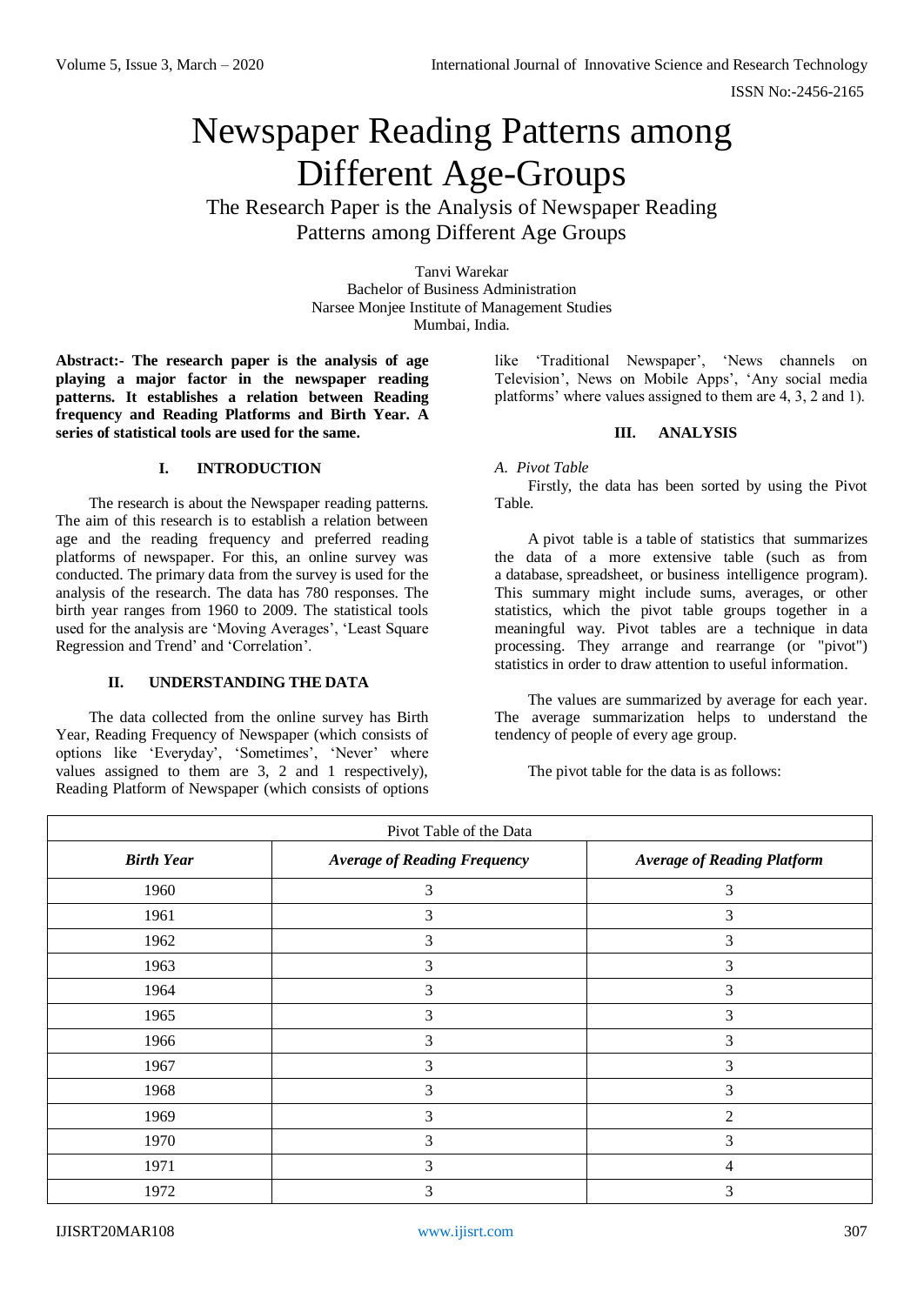| 1973               | $\sqrt{3}$     | $\mathfrak{Z}$ |
|--------------------|----------------|----------------|
| 1974               | $\overline{3}$ | $\overline{4}$ |
| 1975               | $\mathfrak{Z}$ | $\overline{4}$ |
| 1976               | $\mathfrak{Z}$ | $\mathfrak{Z}$ |
| 1977               | $\mathfrak{Z}$ | $\mathfrak{Z}$ |
| 1978               | $\mathfrak{Z}$ | $\sqrt{2}$     |
| 1979               | $\mathfrak{Z}$ | $\mathfrak{Z}$ |
| 1980               | $\overline{3}$ | $\overline{3}$ |
| 1981               | $\mathfrak{Z}$ | $\mathfrak{Z}$ |
| 1982               | $\mathfrak{Z}$ | $\overline{3}$ |
| 1983               | $\mathfrak{Z}$ | $\mathfrak{Z}$ |
| 1984               | $\sqrt{2}$     | $\mathfrak{Z}$ |
| 1985               | $\mathfrak{Z}$ | $\mathfrak{Z}$ |
| 1986               | $\sqrt{2}$     | $\mathfrak{Z}$ |
| 1987               | $\mathfrak{Z}$ | $\mathfrak{Z}$ |
| 1988               | $\mathfrak{Z}$ | $\mathfrak{Z}$ |
| 1989               | $\sqrt{2}$     | $\mathfrak{Z}$ |
| 1990               | $\mathfrak{Z}$ | $\mathfrak{Z}$ |
| 1991               | $\mathfrak{Z}$ | $\mathfrak{Z}$ |
| 1992               | $\mathfrak{Z}$ | $\mathfrak{Z}$ |
| 1993               | $\sqrt{2}$     | $\mathfrak{Z}$ |
| 1994               | $\sqrt{2}$     | $\sqrt{2}$     |
| 1995               | $\sqrt{2}$     | $\mathfrak{Z}$ |
| 1996               | $\sqrt{2}$     | $\sqrt{2}$     |
| 1997               | $\sqrt{2}$     | $\sqrt{2}$     |
| 1998               | $\sqrt{2}$     | $\sqrt{2}$     |
| 1999               | $\mathfrak{Z}$ | $\sqrt{2}$     |
| 2000               | $\sqrt{2}$     | $\sqrt{2}$     |
| $2001\,$           | $\sqrt{2}$     | $\sqrt{2}$     |
| 2002               | $\sqrt{2}$     | $\sqrt{2}$     |
| 2003               | $\sqrt{2}$     | $\sqrt{2}$     |
| 2004               | $\sqrt{2}$     | $\sqrt{2}$     |
| $2005\,$           | $\sqrt{2}$     | $\sqrt{2}$     |
| 2006               | $\sqrt{2}$     | $\mathfrak{Z}$ |
| $2007\,$           | $\,1$          | $\overline{3}$ |
| $2008\,$           | $\sqrt{2}$     | $\,1\,$        |
| 2009               | $\sqrt{2}$     | $\overline{4}$ |
| <b>Grand Total</b> | $\mathfrak{Z}$ | $\mathfrak{Z}$ |

Table 1

## *B. Moving Averages*

A moving average (MA) is a widely used indicator in [technical analysis](https://www.investopedia.com/terms/t/technicalanalysis.asp) that helps smooth out value action by filtering out the "noise" from random short-term fluctuations. It is a trend-following, or [lagging,](https://www.investopedia.com/terms/l/laggingindicator.asp) indicator because it is based on past values.

# *Moving Average of Newspaper Reading Frequency*

The moving average of reading frequency analyses the trend of reading frequency among different ages. The following is the 5 yearly moving average of Reading Frequency: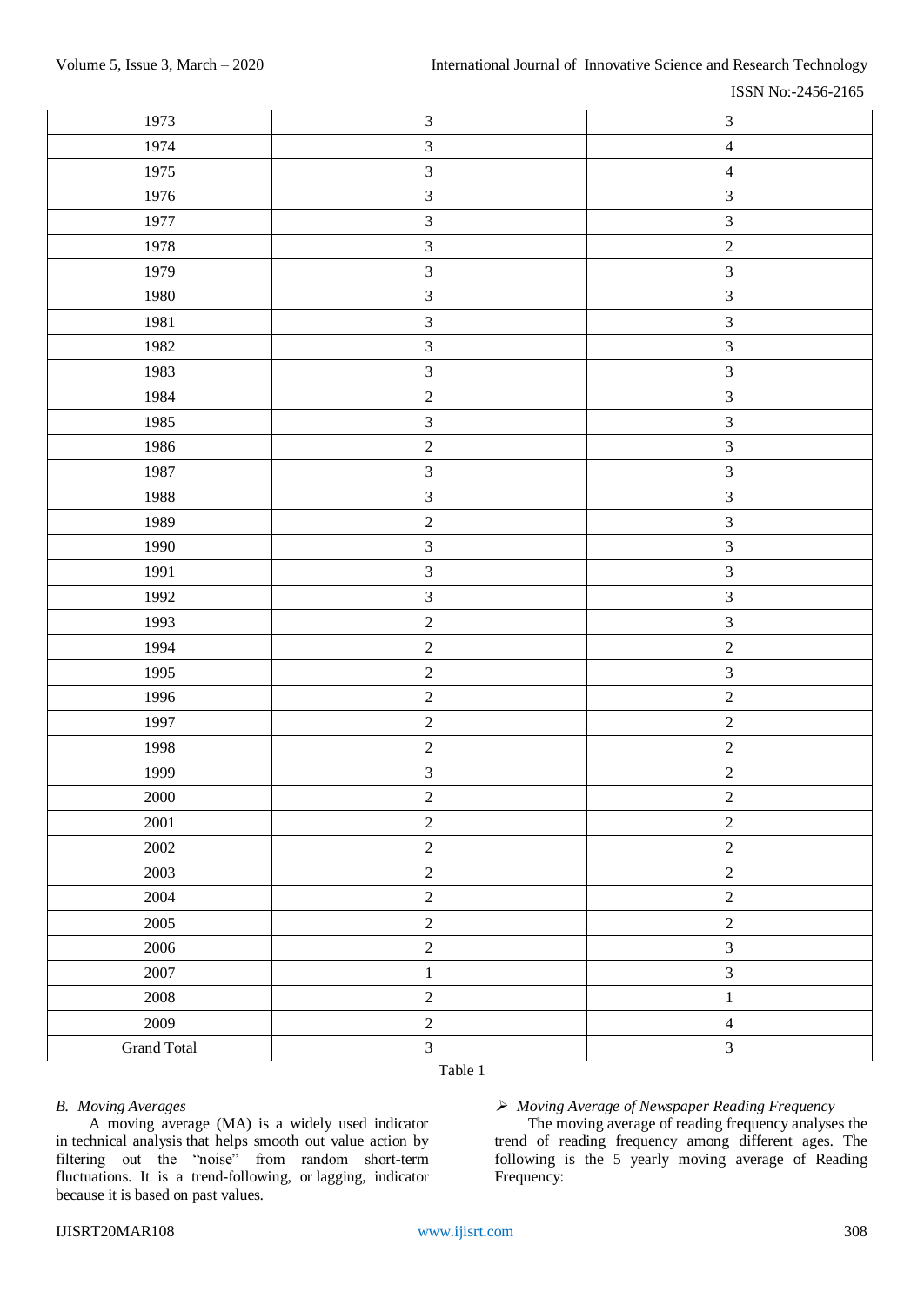| <b>5 Yearly Moving Average of Reading Frequency</b> |                                     |                             |  |  |
|-----------------------------------------------------|-------------------------------------|-----------------------------|--|--|
| <b>Birth Year</b>                                   | <b>Average of Reading Frequency</b> | 5 Yearly Moving Average     |  |  |
| 1960                                                | 3                                   | $\#N/A$                     |  |  |
| 1961                                                | 3                                   | $\sharp N/A$                |  |  |
| 1962                                                | 3                                   | $\#N/A$                     |  |  |
| 1963                                                | 3                                   | $\sharp N/A$                |  |  |
| 1964                                                | 3                                   | $\ensuremath{\mathfrak{Z}}$ |  |  |
| 1965                                                | 3                                   | $\overline{3}$              |  |  |
| 1966                                                | 3                                   | $\overline{\mathbf{3}}$     |  |  |
| 1967                                                | 3                                   | $\overline{\mathbf{3}}$     |  |  |
| 1968                                                | 3                                   | $\overline{\mathbf{3}}$     |  |  |
| 1969                                                | 3                                   | $\overline{\mathbf{3}}$     |  |  |
| $\overline{1970}$                                   | 3                                   | $\overline{3}$              |  |  |
| 1971                                                | 3                                   | $\overline{\mathbf{3}}$     |  |  |
| 1972                                                | 3                                   | $\overline{\mathbf{3}}$     |  |  |
| 1973                                                | 3                                   | $\overline{\mathbf{3}}$     |  |  |
| 1974                                                | 3                                   | $\overline{\mathbf{3}}$     |  |  |
| 1975                                                | 3                                   | $\overline{\mathbf{3}}$     |  |  |
| 1976                                                | 3                                   | $\overline{\mathbf{3}}$     |  |  |
| 1977                                                | 3                                   | $\overline{\mathbf{3}}$     |  |  |
| 1978                                                | 3                                   | $\overline{\mathbf{3}}$     |  |  |
| 1979                                                | 3                                   | $\overline{\mathbf{3}}$     |  |  |
| 1980                                                | 3                                   | $\overline{\mathbf{3}}$     |  |  |
| 1981                                                | 3                                   | $\overline{\mathbf{3}}$     |  |  |
| 1982                                                | 3                                   | $\overline{\mathbf{3}}$     |  |  |
| 1983                                                | 3                                   | $\mathfrak{Z}$              |  |  |
| 1984                                                | $\sqrt{2}$                          | $\overline{\mathbf{3}}$     |  |  |
| 1985                                                | 3                                   | $\mathfrak{Z}$              |  |  |
| 1986                                                | $\overline{c}$                      | $\mathfrak{Z}$              |  |  |
| 1987                                                | 3                                   | $\mathfrak{Z}$              |  |  |
| 1988                                                | 3                                   | $\overline{2}$              |  |  |
| 1989                                                | $\overline{2}$                      | $\overline{2}$              |  |  |
| 1990                                                | 3                                   | $\overline{2}$              |  |  |
| 1991                                                | 3                                   | $\overline{2}$              |  |  |
| 1992                                                | 3                                   | $\sqrt{2}$                  |  |  |
| 1993                                                | $\overline{2}$                      | $\overline{2}$              |  |  |
| 1994                                                | $\overline{2}$                      | $\mathfrak{Z}$              |  |  |
| 1995                                                | $\boldsymbol{2}$                    | $\mathfrak{Z}$              |  |  |
| 1996                                                | $\sqrt{2}$                          | $\overline{2}$              |  |  |
| 1997                                                | $\sqrt{2}$                          | $\sqrt{2}$                  |  |  |
| 1998                                                | $\sqrt{2}$                          | $\sqrt{2}$                  |  |  |
| 1999                                                | $\mathfrak 3$                       | $\sqrt{2}$                  |  |  |
| 2000                                                | $\sqrt{2}$                          | $\sqrt{2}$                  |  |  |
| 2001                                                | $\sqrt{2}$                          | $\sqrt{2}$                  |  |  |
| 2002                                                | $\sqrt{2}$                          | $\sqrt{2}$                  |  |  |
| 2003                                                | $\sqrt{2}$                          | $\sqrt{2}$                  |  |  |
| 2004                                                | $\sqrt{2}$                          | $\sqrt{2}$                  |  |  |
| 2005                                                | $\sqrt{2}$                          | $\sqrt{2}$                  |  |  |
| 2006                                                | $\sqrt{2}$                          | $\sqrt{2}$                  |  |  |
| 2007                                                | 1                                   | $\sqrt{2}$                  |  |  |
| 2008                                                | $\overline{2}$                      | $\sqrt{2}$                  |  |  |
| 2009                                                | $\sqrt{2}$                          | $\sqrt{2}$                  |  |  |
|                                                     | $T1$ $T2$                           |                             |  |  |

Table 2

The graphical representation of the 5 yearly moving average is: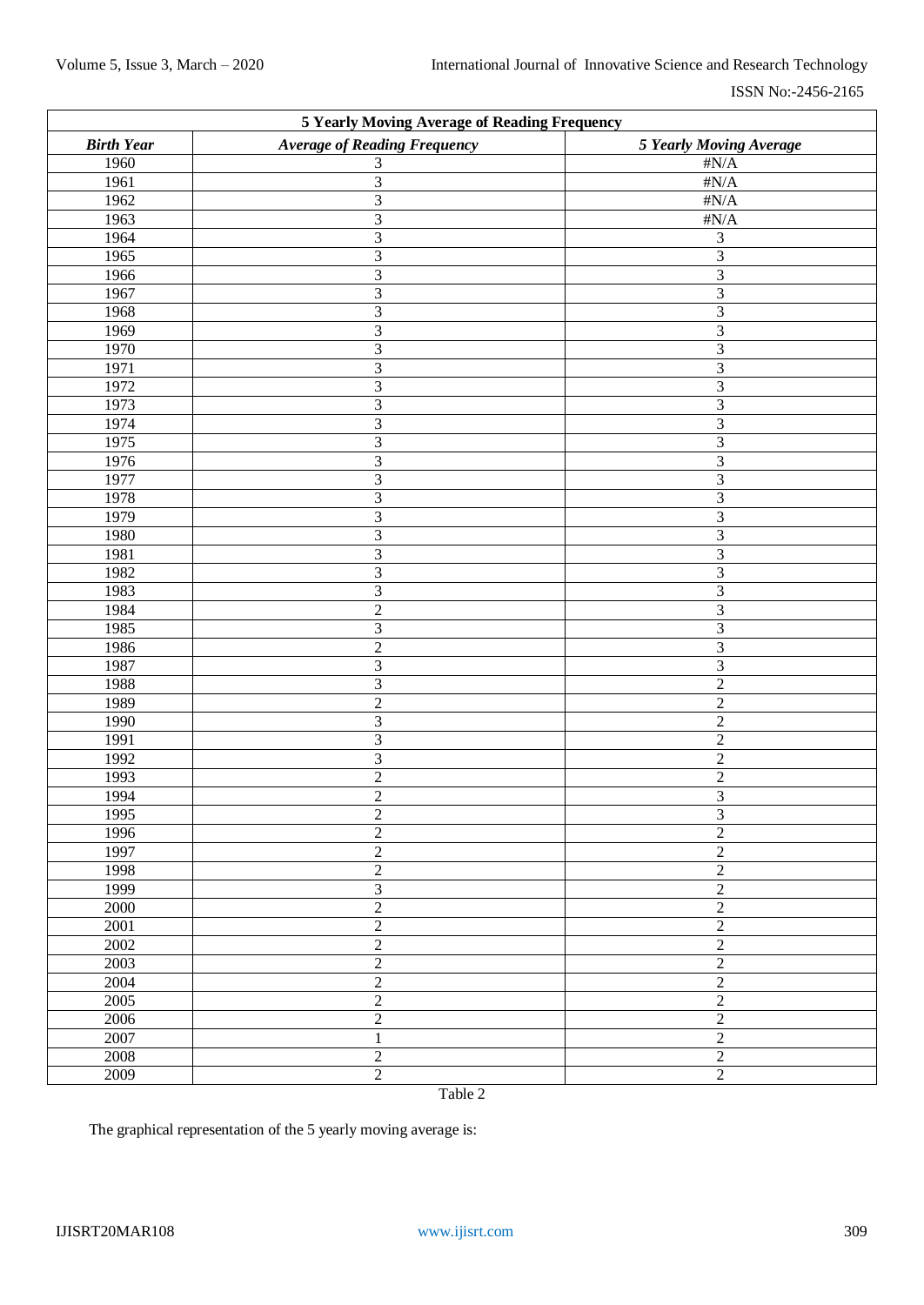

Interpretation: The 5 Yearly Moving Average of Reading Frequency indicates a downward sloping trend. In our analysis, it means that the older generation reads newspapers daily whereas the younger generation reads newspaper occasionally. The further generations will read newspaper less frequently or not at all.

#### *Moving Average of Newspaper Reading Platform*

The moving average of reading platforms analyses the trend of reading platforms among different ages. The following is the 5 yearly moving average of Reading Platforms:

| <b>5 Yearly Moving Average of Reading Platform</b> |                                    |                         |  |
|----------------------------------------------------|------------------------------------|-------------------------|--|
| <b>Birth Year</b>                                  | <b>Average of Reading Platform</b> | 5 Yearly Moving Average |  |
| 1960                                               | 3                                  | $\sharp N/A$            |  |
| 1961                                               | $\overline{3}$                     | $\#N/A$                 |  |
| 1962                                               | $\overline{3}$                     | $\#N/A$                 |  |
| 1963                                               | $\overline{3}$                     | $\#N/A$                 |  |
| 1964                                               | $\overline{\mathbf{3}}$            | 3                       |  |
| 1965                                               | $\overline{3}$                     | $\overline{3}$          |  |
| 1966                                               | $\overline{3}$                     | $\overline{3}$          |  |
| 1967                                               | $\overline{3}$                     | $\overline{3}$          |  |
| 1968                                               | $\overline{3}$                     | $\overline{3}$          |  |
| 1969                                               | $\overline{2}$                     | $\overline{3}$          |  |
| 1970                                               | $\overline{\mathbf{3}}$            | $\overline{3}$          |  |
| 1971                                               | 4                                  | $\overline{\mathbf{3}}$ |  |
| 1972                                               | $\overline{\mathbf{3}}$            | $\overline{3}$          |  |
| 1973                                               | 3                                  | 3                       |  |
| 1974                                               | $\overline{\mathbf{4}}$            | $\overline{3}$          |  |
| 1975                                               | $\overline{\mathbf{4}}$            | $\overline{4}$          |  |
| 1976                                               | $\overline{\mathbf{3}}$            | $\overline{3}$          |  |
| 1977                                               | $\overline{3}$                     | $\overline{3}$          |  |
| 1978                                               | $\overline{2}$                     | $\overline{3}$          |  |
| 1979                                               | $\overline{3}$                     | $\overline{3}$          |  |
| 1980                                               | $\overline{3}$                     | $\overline{3}$          |  |
| 1981                                               | $\overline{3}$                     | $\overline{3}$          |  |
| 1982                                               | $\overline{3}$                     | $\overline{3}$          |  |
| 1983                                               | $\overline{3}$                     | $\overline{3}$          |  |
| 1984                                               | $\overline{\mathbf{3}}$            | $\overline{3}$          |  |
| 1985                                               | $\overline{3}$                     | $\overline{3}$          |  |
| 1986                                               | $\overline{3}$                     | $\overline{3}$          |  |
| 1987                                               | 3                                  | 3                       |  |
| 1988                                               | 3                                  | $\overline{\mathbf{3}}$ |  |
| 1989                                               | $\overline{3}$                     | $\overline{3}$          |  |
| 1990                                               | 3                                  | 3                       |  |
| 1991                                               | $\overline{\mathbf{3}}$            | $\overline{3}$          |  |
| 1992                                               | $\overline{\mathbf{3}}$            | $\overline{\mathbf{3}}$ |  |
| 1993                                               | $\overline{3}$                     | $\overline{3}$          |  |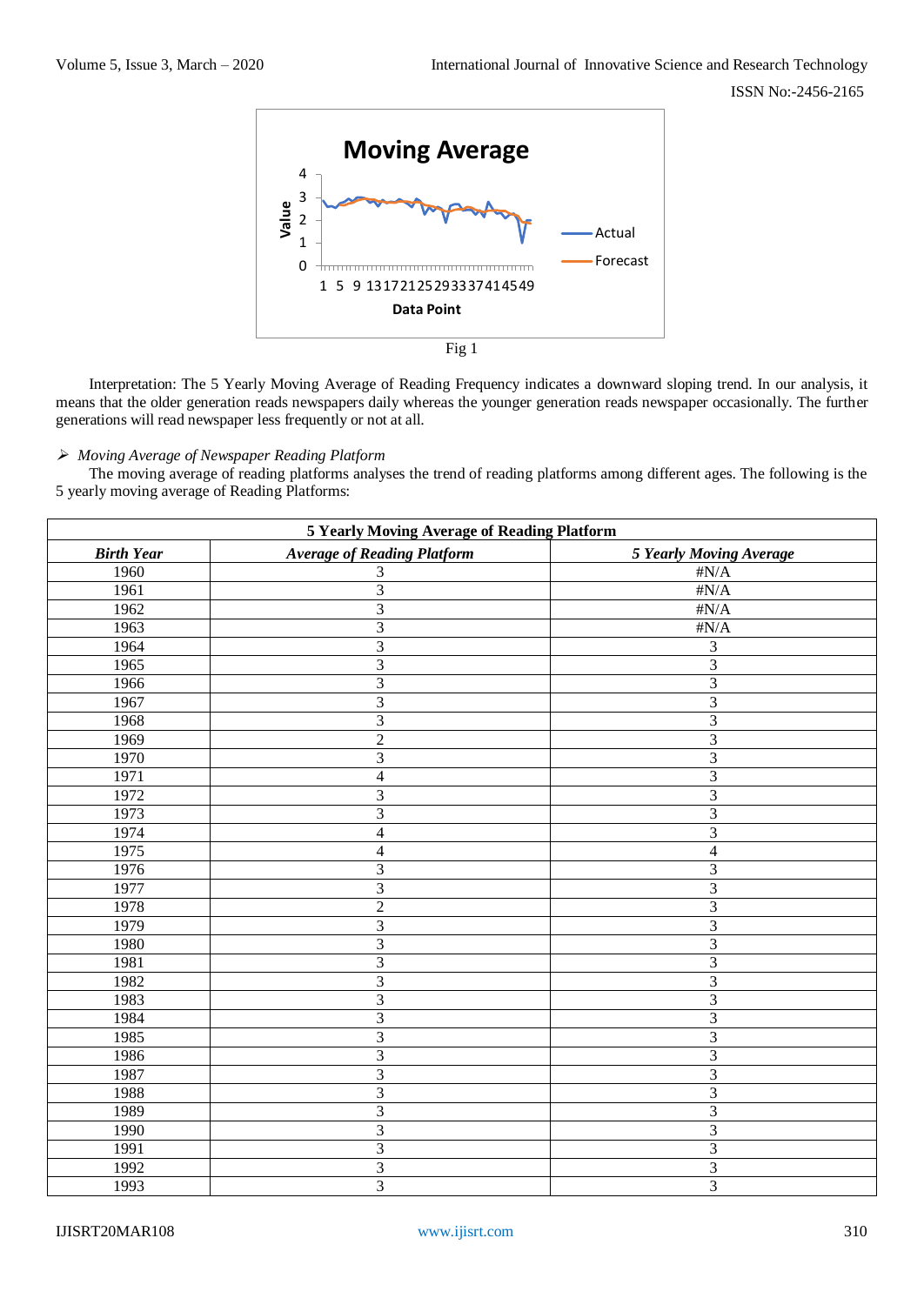ISSN No:-2456-2165



Table 3

The graphical representation of the 5 yearly moving average of Reading Platforms is:





Interpretation: The 5 Yearly Moving Average of Reading Platform indicates a downward sloping trend and an upward trend at the end. This represents that the older generation reads the traditional newspaper and News Channels on Television whereas the younger generation is more tech-savvy and reads news on Mobile Apps. However, some exceptions exist.

#### *C. Least Square Regression and Trend*

The Least Squares Regression Line is the line that makes the vertical distance from the data points to the regression line as small as possible. It's called a "least squares" because the best line of fit is one that minimizes the variance (the sum of squares of the errors).

The most important application is in [data fitting.](https://en.wikipedia.org/wiki/Curve_fitting) The best fit in the least-squares sense minimizes *the sum of squared [residuals](https://en.wikipedia.org/wiki/Errors_and_residuals_in_statistics)* (a residual being: the difference between an observed value, and the fitted value provided by a model). When the problem has substantial uncertainties in the [independent variable](https://en.wikipedia.org/wiki/Independent_variable) (the  $x$  variable), then simple regression and least-squares methods have problems; in such cases, the methodology required for fitting [errors-in](https://en.wikipedia.org/wiki/Errors-in-variables_models)[variables models](https://en.wikipedia.org/wiki/Errors-in-variables_models) may be considered instead of that for least squares.

## *Least Square Regression and Trend of Reading Frequency*

The least square regression is analyses the regression of Average of Reading Frequency. It also plots the trend and estimates the trend values in 2019. The regression estimates the trend in this analysis.

The Estimation of Reading Frequency by Least Square Regression and Trend is as follows: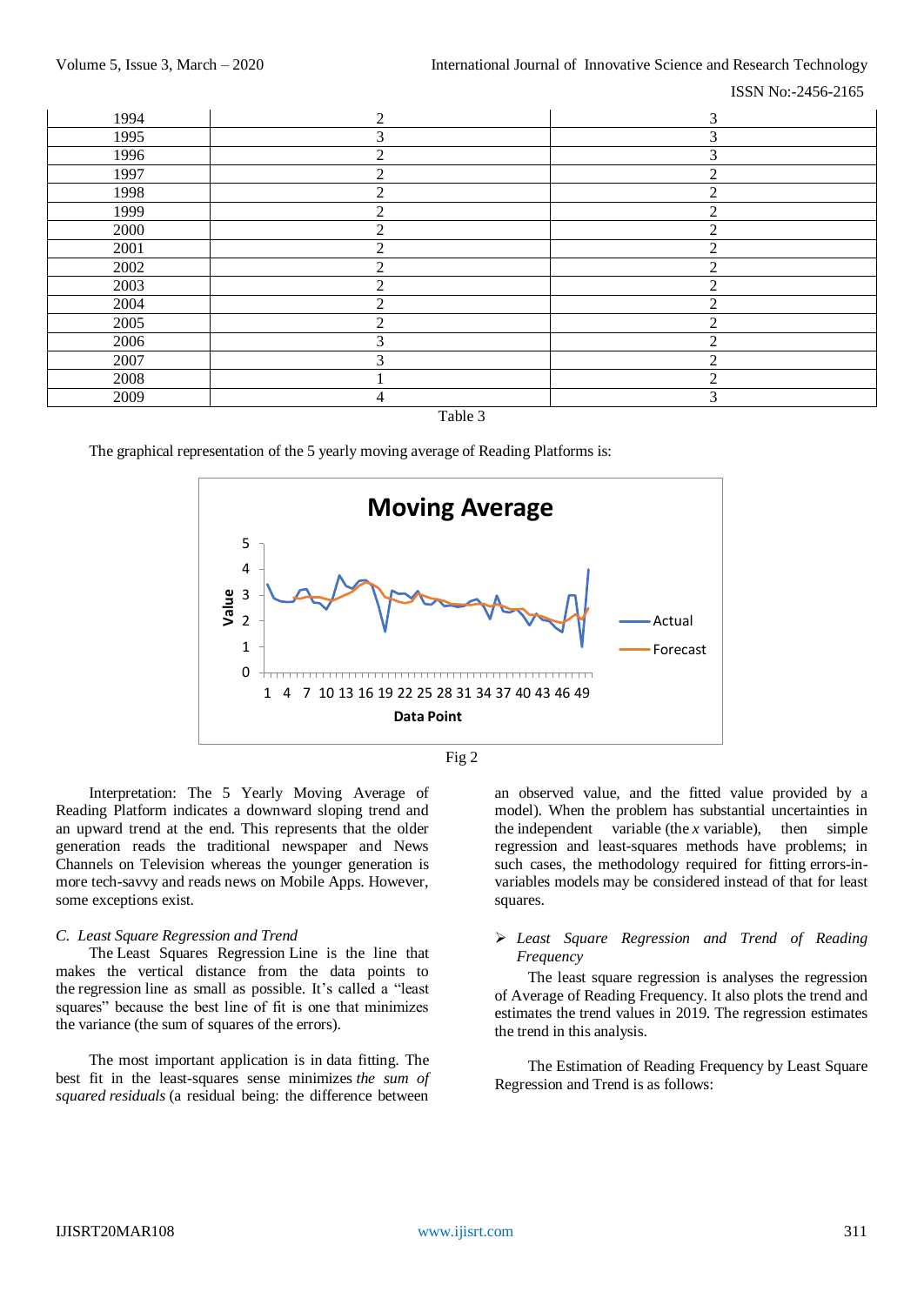| <b>Estimation of Reading Frequency in 2019 by Least Square Method</b> |                           |                              |                         |
|-----------------------------------------------------------------------|---------------------------|------------------------------|-------------------------|
|                                                                       | <b>Average of Reading</b> |                              |                         |
| <b>Birth Year</b>                                                     | Frequency(Y)              | $X=(Year - Middle Year)/0.5$ | $Y=a+bX$                |
| 1960                                                                  | 3                         | $-49$                        | 3                       |
| 1961                                                                  | $\overline{3}$            | $-47$                        | $\overline{3}$          |
| 1962                                                                  | $\overline{3}$            | $-45$                        | $\overline{\mathbf{3}}$ |
| 1963                                                                  | $\overline{3}$            | $-43$                        | $\overline{3}$          |
| 1964                                                                  | $\overline{3}$            | $-41$                        | $\overline{3}$          |
| 1965                                                                  | $\overline{3}$            | $-39$                        | $\overline{\mathbf{3}}$ |
| 1966                                                                  | $\overline{3}$            | $-37$                        | $\overline{\mathbf{3}}$ |
| 1967                                                                  | $\overline{3}$            | $-35$                        | $\overline{3}$          |
| 1968                                                                  | $\overline{3}$            | $-33$                        | $\overline{3}$          |
| 1969                                                                  | $\overline{3}$            | $-31$                        | $\overline{3}$          |
| 1970                                                                  | $\overline{3}$            | $-29$                        | $\overline{3}$          |
| 1971                                                                  | $\overline{3}$            | $-27$                        | $\overline{\mathbf{3}}$ |
| 1972                                                                  | $\overline{3}$            | $-25$                        | $\overline{\mathbf{3}}$ |
| 1973                                                                  | $\overline{3}$            | $-23$                        | $\overline{3}$          |
| 1974                                                                  | $\overline{3}$            | $-21$                        | $\overline{3}$          |
| 1975                                                                  | $\overline{3}$            | $-19$                        | $\overline{3}$          |
| 1976                                                                  | $\overline{3}$            | $-17$                        | $\overline{3}$          |
| 1977                                                                  | $\overline{3}$            | $-15$                        | $\overline{\mathbf{3}}$ |
| 1978                                                                  | 3                         | $-13$                        | 3                       |
| 1979                                                                  | $\overline{3}$            | $-11$                        | $\overline{3}$          |
| 1980                                                                  | $\overline{3}$            | $-9$                         | $\overline{3}$          |
| 1981                                                                  | $\overline{3}$            | $-7$                         | $\mathfrak{Z}$          |
| 1982                                                                  | $\overline{3}$            | $-5$                         | $\mathfrak{Z}$          |
| 1983                                                                  | $\overline{3}$            | $-3$                         | $\overline{3}$          |
| 1984                                                                  | $\overline{2}$            | $-1$                         | $\overline{3}$          |
| 1985                                                                  | $\overline{3}$            | 1                            | $\overline{3}$          |
| 1986                                                                  | $\overline{2}$            | 3                            | $\mathfrak{Z}$          |
| 1987                                                                  | $\overline{3}$            | $\overline{5}$               | $\overline{2}$          |
| 1988                                                                  | $\overline{3}$            | $\overline{7}$               | $\overline{2}$          |
| 1989                                                                  | $\overline{2}$            | $\overline{9}$               | $\overline{2}$          |
| 1990                                                                  | $\overline{3}$            | 11                           | $\overline{2}$          |
| 1991                                                                  | $\overline{3}$            | 13                           | $\overline{2}$          |
| 1992                                                                  | $\overline{3}$            | $\overline{15}$              | $\overline{2}$          |
| 1993                                                                  | $\overline{2}$            | 17                           | $\sqrt{2}$              |
| 1994                                                                  | $\boldsymbol{2}$          | 19                           | 2                       |
| 1995                                                                  | $\overline{2}$            | $\overline{21}$              | $\overline{2}$          |
| 1996                                                                  | $\overline{2}$            | $\overline{23}$              | $\overline{2}$          |
| 1997                                                                  | $\overline{2}$            | $\overline{25}$              | $\overline{2}$          |
| 1998                                                                  | $\overline{2}$            | $\overline{27}$              | $\overline{2}$          |
| 1999                                                                  | $\overline{\mathbf{3}}$   | $\overline{29}$              | $\overline{2}$          |
| 2000                                                                  | $\overline{2}$            | 31                           | $\overline{2}$          |
| 2001                                                                  | $\overline{2}$            | $\overline{33}$              | $\overline{2}$          |
| 2002                                                                  | $\overline{2}$            | $\overline{35}$              | $\overline{2}$          |
| 2003                                                                  | $\overline{2}$            | 37                           | $\overline{2}$          |
| 2004                                                                  | $\overline{2}$            | $\overline{39}$              | $\overline{2}$          |
| 2005                                                                  | $\overline{2}$            | $\overline{41}$              | $\overline{2}$          |
| 2006                                                                  | $\overline{2}$            | $\overline{43}$              | $\overline{2}$          |
| 2007                                                                  | $\mathbf{1}$              | $\overline{45}$              | $\overline{2}$          |
| 2008                                                                  | $\overline{2}$            | 47                           | $\overline{2}$          |
| 2009                                                                  | $\overline{2}$            | 49                           | $\overline{2}$          |
| 2019                                                                  |                           | 69                           | $\overline{2}$          |
|                                                                       |                           | $T = 11.4$                   |                         |

Table 4

The Value of 2019 is the estimated trend value. Here, the values 'a' and 'b' used in estimating Y are found by regression. These values are 2.54056029182924 and -0.00894250908634371 respectively.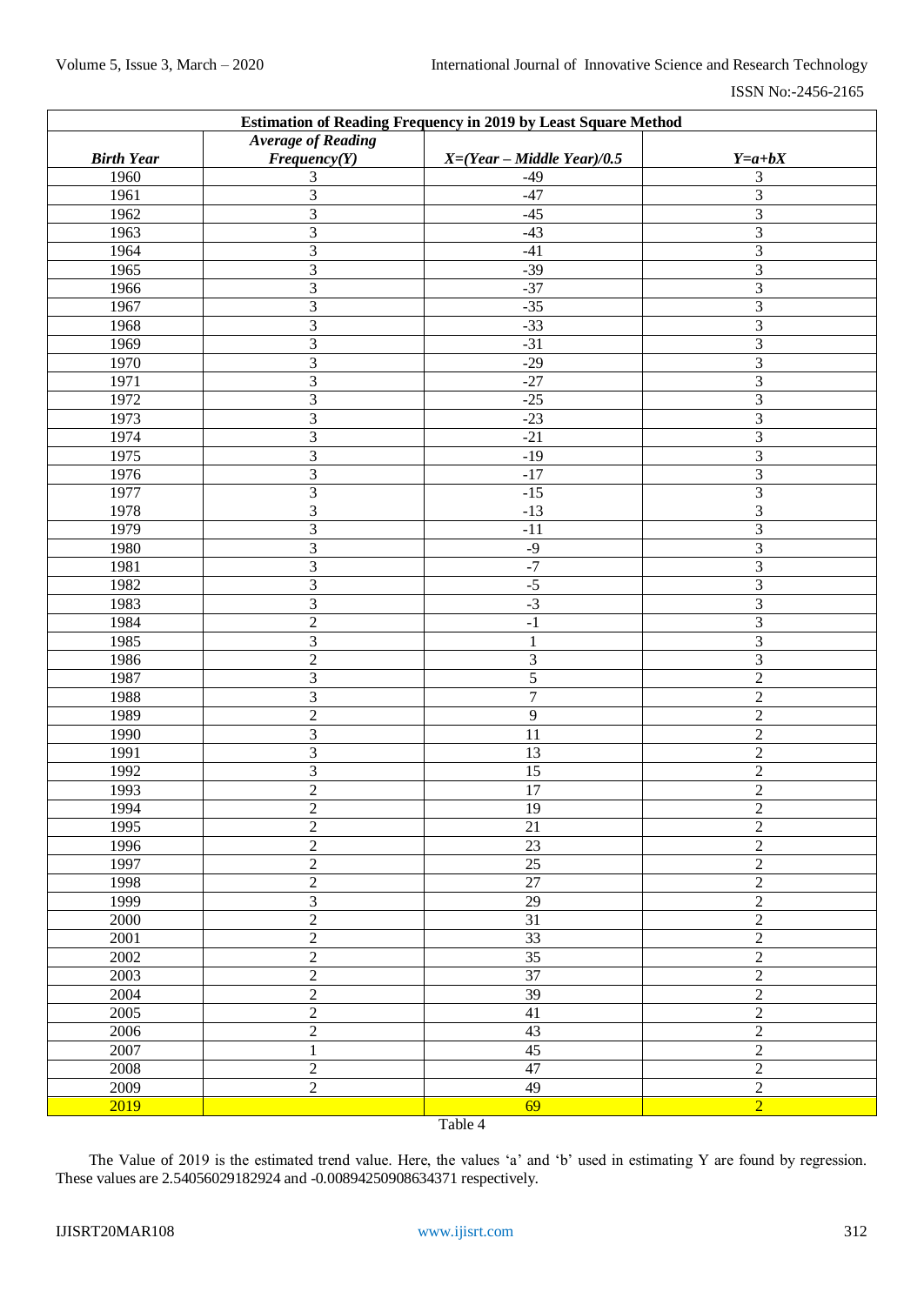The graphical representation of Y estimated and actual reading frequency is as follows:



Interpretation: The Least Square Method of Time Series interpretes a downward sloping trend of reading frequency as the age decreases. Hence it means that the older generation reads newspapers daily whereas the younger generation reads newspaper occassionally. The trend estimates the reading frequency of people born in 2019 and it turns out to be 'Sometimes'. Hence the next generation will also see a gradual decline in the reading frequency of the newspapers.

*Least Square regression and trend of Reading Platform*

The least square regression is analyses the regression of Average of Reading Platform. It also plots the trend and estimates the trend values in 2019. The regression estimates the trend in this analysis.

The Estimation of Reading Frequency by Least Square Regression and Trend is as follows:

| <b>Estimation of Reading Platform in 2019 by Least Square Method</b> |                                    |                               |                         |  |
|----------------------------------------------------------------------|------------------------------------|-------------------------------|-------------------------|--|
| <b>Birth Year</b>                                                    | <b>Average of Reading Platform</b> | $X = (Year- Middle Year)/0.5$ | $Y = a + bX$            |  |
| 1960                                                                 |                                    | $-49$                         | 3                       |  |
| 1961                                                                 | 3                                  | $-47$                         | $\overline{3}$          |  |
| 1962                                                                 | 3                                  | $-45$                         | $\overline{3}$          |  |
| 1963                                                                 | 3                                  | $-43$                         | $\overline{3}$          |  |
| 1964                                                                 | 3                                  | $-41$                         | $\overline{3}$          |  |
| 1965                                                                 | $\overline{3}$                     | $-39$                         | $\overline{3}$          |  |
| 1966                                                                 | $\overline{3}$                     | $-37$                         | $\overline{3}$          |  |
| 1967                                                                 | 3                                  | $-35$                         | $\overline{3}$          |  |
| 1968                                                                 | 3                                  | $-33$                         | 3                       |  |
| 1969                                                                 | $\overline{2}$                     | $-31$                         | 3                       |  |
| 1970                                                                 | 3                                  | $-29$                         | $\overline{3}$          |  |
| 1971                                                                 | $\overline{\mathcal{L}}$           | $-27$                         | $\overline{3}$          |  |
| 1972                                                                 | 3                                  | $-25$                         | $\overline{3}$          |  |
| 1973                                                                 | 3                                  | $-23$                         | $\overline{3}$          |  |
| 1974                                                                 | $\overline{\mathbf{4}}$            | $-21$                         | $\overline{3}$          |  |
| 1975                                                                 | $\overline{\mathcal{L}}$           | $-19$                         | $\overline{3}$          |  |
| 1976                                                                 | 3                                  | $-17$                         | $\overline{3}$          |  |
| 1977                                                                 | 3                                  | $-15$                         | $\overline{\mathbf{3}}$ |  |
| 1978                                                                 | $\overline{2}$                     | $-13$                         | $\overline{3}$          |  |
| 1979                                                                 | 3                                  | $-11$                         | 3                       |  |
| 1980                                                                 | 3                                  | $-9$                          | $\overline{3}$          |  |
| 1981                                                                 | 3                                  | $-7$                          | $\overline{3}$          |  |
| 1982                                                                 | 3                                  | $-5$                          | $\overline{3}$          |  |
| 1983                                                                 | 3                                  | $-3$                          | 3                       |  |
| 1984                                                                 | 3                                  | $-1$                          | $\overline{3}$          |  |
| 1985                                                                 | $\mathfrak{Z}$                     | 1                             | $\overline{3}$          |  |
| 1986                                                                 | 3                                  | 3                             | $\overline{3}$          |  |
| 1987                                                                 | 3                                  | 5                             | 3                       |  |
| 1988                                                                 | $\overline{3}$                     | $\overline{7}$                | $\overline{3}$          |  |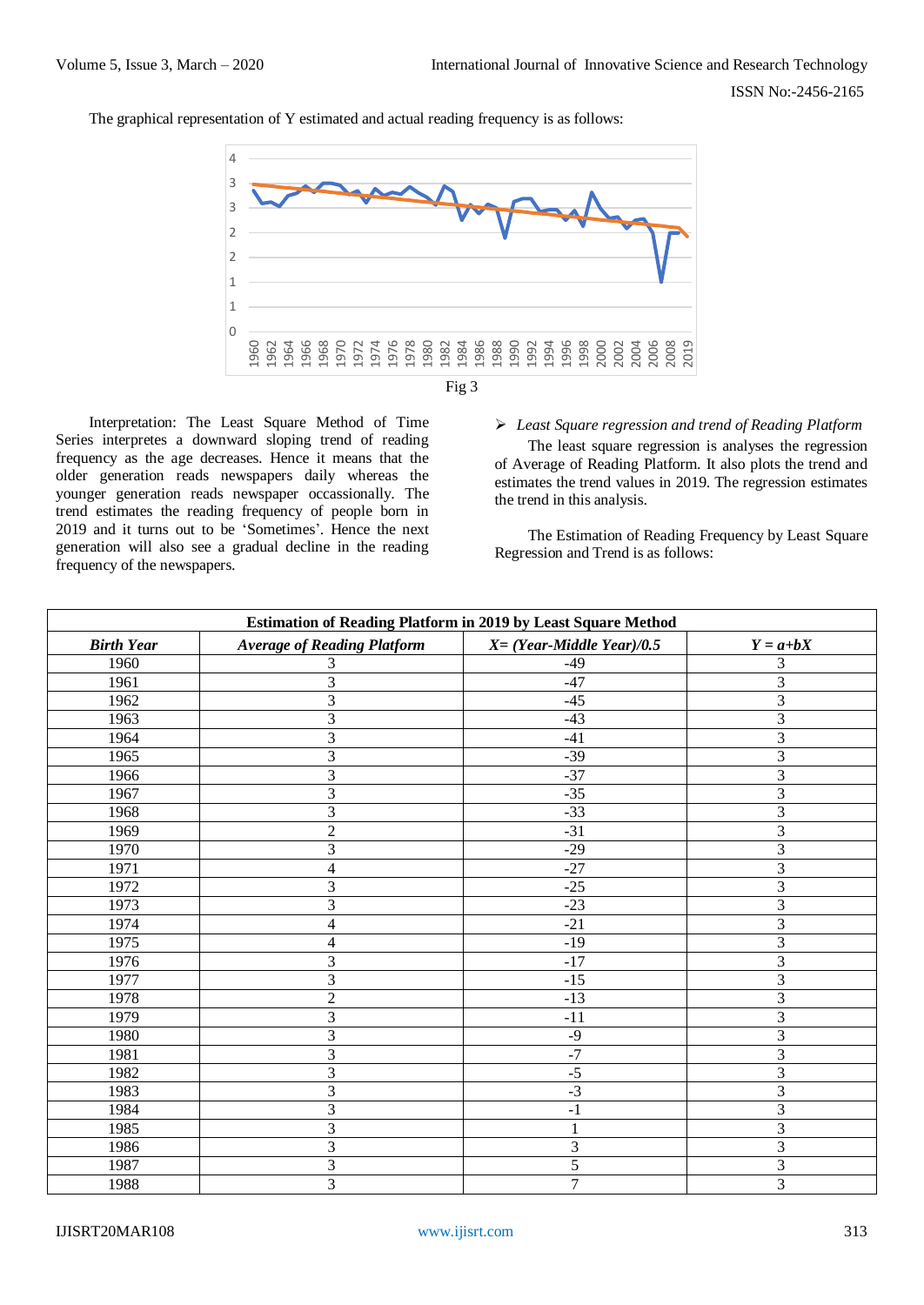ISSN No:-2456-2165

| 1989    | 3              | 9  | $\mathfrak{Z}$ |
|---------|----------------|----|----------------|
| 1990    | 3              | 11 | 3              |
| 1991    | 3              | 13 | $\mathfrak{Z}$ |
| 1992    | 3              | 15 | 3              |
| 1993    | 3              | 17 | 3              |
| 1994    | $\overline{2}$ | 19 | 3              |
| 1995    | $\mathfrak{Z}$ | 21 | $\mathfrak{Z}$ |
| 1996    | $\overline{2}$ | 23 | $\overline{2}$ |
| 1997    | $\overline{2}$ | 25 | $\overline{2}$ |
| 1998    | $\mathfrak{2}$ | 27 | $\sqrt{2}$     |
| 1999    | $\sqrt{2}$     | 29 | $\sqrt{2}$     |
| 2000    | $\sqrt{2}$     | 31 | $\overline{c}$ |
| 2001    | $\overline{2}$ | 33 | $\sqrt{2}$     |
| 2002    | $\mathfrak{2}$ | 35 | $\overline{2}$ |
| 2003    | $\mathfrak 2$  | 37 | $\mathfrak 2$  |
| 2004    | $\overline{2}$ | 39 | $\overline{2}$ |
| 2005    | $\overline{2}$ | 41 | $\sqrt{2}$     |
| 2006    | 3              | 43 | $\overline{2}$ |
| 2007    | 3              | 45 | $\sqrt{2}$     |
| 2008    |                | 47 | $\sqrt{2}$     |
| 2009    | 4              | 49 | $\sqrt{2}$     |
| 2019    |                | 69 | $\overline{2}$ |
| Table 5 |                |    |                |

The Value of 2019 is the estimated trend value. Here, the values of 'a' and 'b' are 2.71507528974119 and -0.00951190876339264 respectively which are found through regression.

The graphical representation of Y estimated and actual reading platform is as follows:



Interpretation: The Least Square Method of Time Series interpretes a downward sloping trend of reading platform as the age decreases. This means that the older generation reads the traditional newspaper and News Channels on Television whereas the younger generation reads news on Mobile apps and will gradually switch to other social media platforms. The trend estimates the preferred reading platform of people born in 2019 and it turns out to be 'Mobile Apps'. Hence, the next generation will also see a gradual shift toward more tech-savvy options like social media platforms.

#### *D. Correlation*

The correlation coefficient is a measure of linear association between two variables. Values of the correlation coefficient are always between −1 and +1. A correlation coefficient of +1 indicates that two variables are perfectly related in a positive linear sense, a correlation coefficient of −1 indicates that two variables are perfectly related in a negative linear sense, and a correlation coefficient of 0 indicates that there is no linear relationship between the two variables.

The correlation between Birth Year, Average of Reading Frequency and Average of Reading Platform is found by Multiple Correlation method.